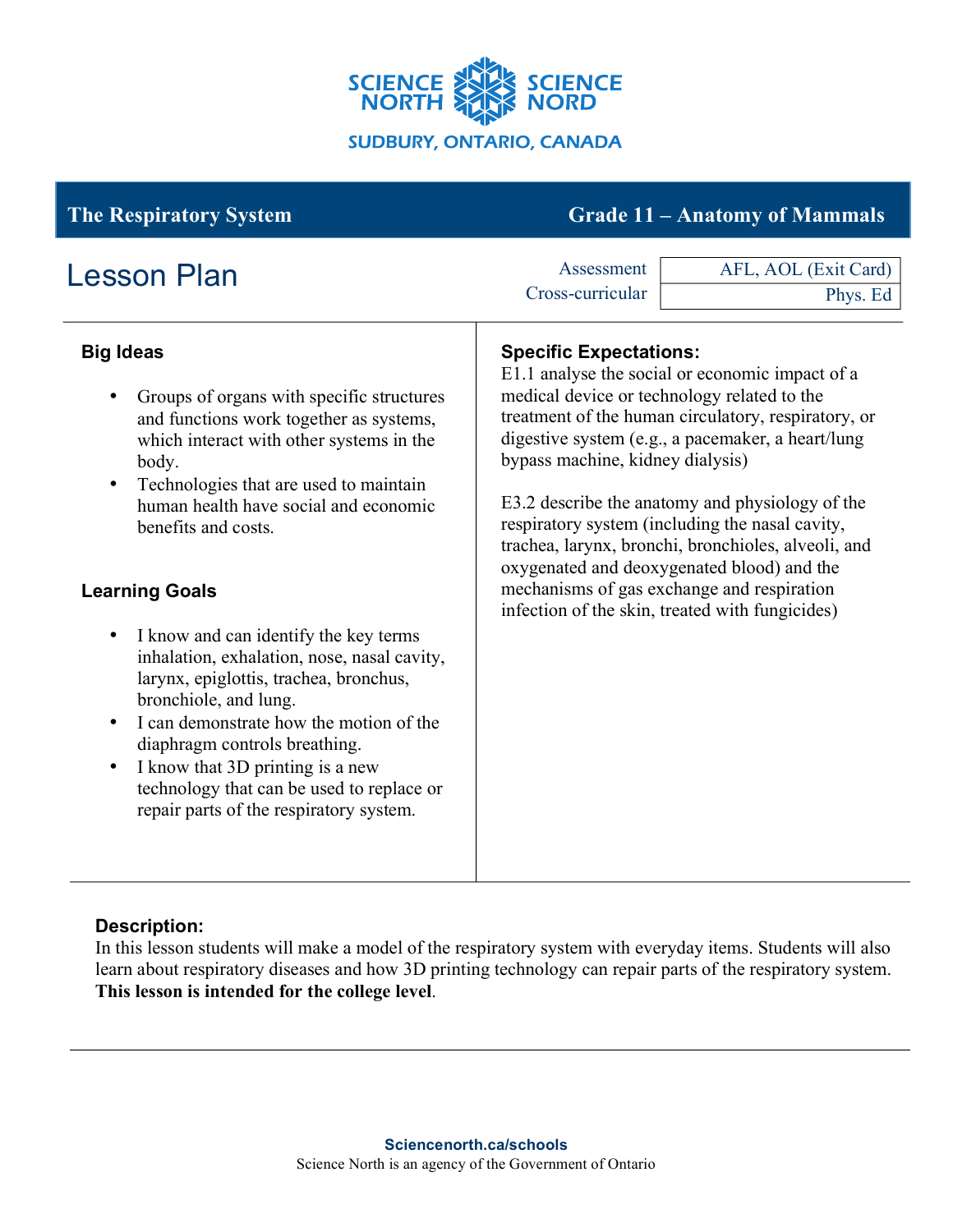#### **Materials**

World's Most Asked Questions: How Can I Get Rid of Hiccups video Meet the Lungs video Parts of the Respiratory System Model of the Lungs Materials:

- A clear plastic 2 litre bottle with the bottom half cut off
- Two straws
- Two balloons
- Masking tape (or black electrical tape)
- A rubber band
- A piece of plastic bag

Lung Volume Materials:

- Clean plastic tubing
- A clear plastic 2 litre bottle or graded plastic cylinder
- A large water basin or sink
- Water

# **Safety Notes**

Be careful when using scissors to cut the bottom half of the 2 litre bottle.

# **Introduction**

Think for a moment about what you do when you have the hiccups…

Now share your best hiccup remedy with your elbow partner. The teacher will make a list of class cures on the board.

Discussion Questions:

Do they have anything in common? Do some seem scientific or are some just downright weird? Who has the strangest cure for the hiccups? What makes us hiccup and what can we do to stop them?

Please watch video "World's Most Asked Questions: How Can I Get Rid of the Hiccups?" to learn more about hiccups https://www.youtube.com/watch?v=e0oELHA6EvM.

In this lesson, we will learn about the anatomy and physiology of the respiratory system as well as ways in which new technology is allowing researchers and medical practitioners to either replace or repair some parts of the respiratory system, or practice complicated procedures on 3D printed parts.

Students will get an overview of the respiratory system and can fill in the Parts of the Respiratory System (see Link) either while the video is playing or afterward. The class should take up these responses together so that students can use the diagram for their own notes.

Watch video from Khan Academy Meet the Lungs https://www.youtube.com/watch?v=qGiPZf7njqY

to learn more about the anatomy and physiology of the respiratory system as you fill in Parts of the Respiratory System for your notes.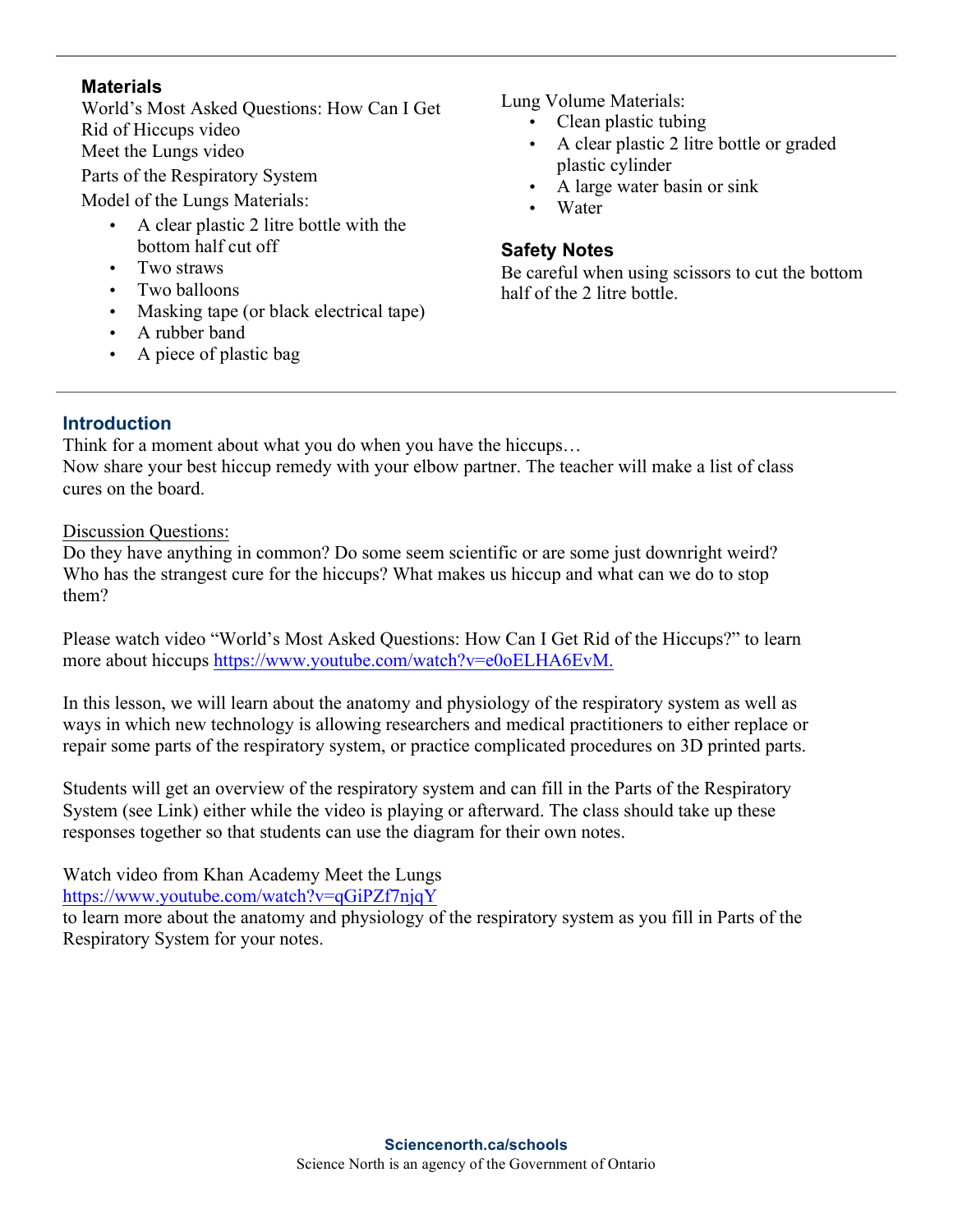# **Action**

In this activity, we will build our own model of a lung to see how the diaphragm controls breathing and test our own lung capacity. Find a partner to make this demonstration easier.

You will need:

- A clear plastic 2 litre bottle with the bottom half cut off
- Two straws
- Two balloons
- Masking tape (or black electrical tape)
- A rubber band
- A piece of plastic bag
	- 1. Insert a straw into one of the balloons and secure the balloon to the straw using tape. Repeat this step using the second straw and balloon.
	- 2. Insert both balloons into the 2-litre bottle. Leave the straws sticking out and tape them to the bottle top. Wrap the tape around so that around the straws is air-tight.
	- 3. Secure the piece of plastic bag to the bottom half of the 2 litre bottle using the elastic.
	- 4. Tape a little piece of paper to the bottom of the plastic bag to make a tag that you can pull.

Can you identify the anatomy of the respiratory system on your model? Next, pull the little tab on the bottom of the plastic bag. What happens? How does this model represent what happens in your circulatory system?

Adapted from: http://kartwheels.org/2013/09/21/make-a-lung-model-out-of-a-plastic-bottle-strawsballoons/

Next, we will compare lung volumes.

You will need:

- Clean plastic tubing
- A clear plastic 2 litre bottle or graded plastic cylinder
- A large water basin or sink
- Water
- 1. Fill the basin or sink with approximately 10 cm of water.
- 2. Fill the plastic bottle or cylinder to the top with water and then place your hand on top. Tip the container into the basin without allowing water to run out or air to enter.
- 3. Place one end of the plastic tubing into the container.
- 4. Take the deepest breath possible.
- 5. Blow all of the air you have just inhaled into the plastic tubing.

You can compare your lung capacity to your partner's. For a more quantitative comparison, the entire class should use identical cylinders and can record how many milliliters of water they have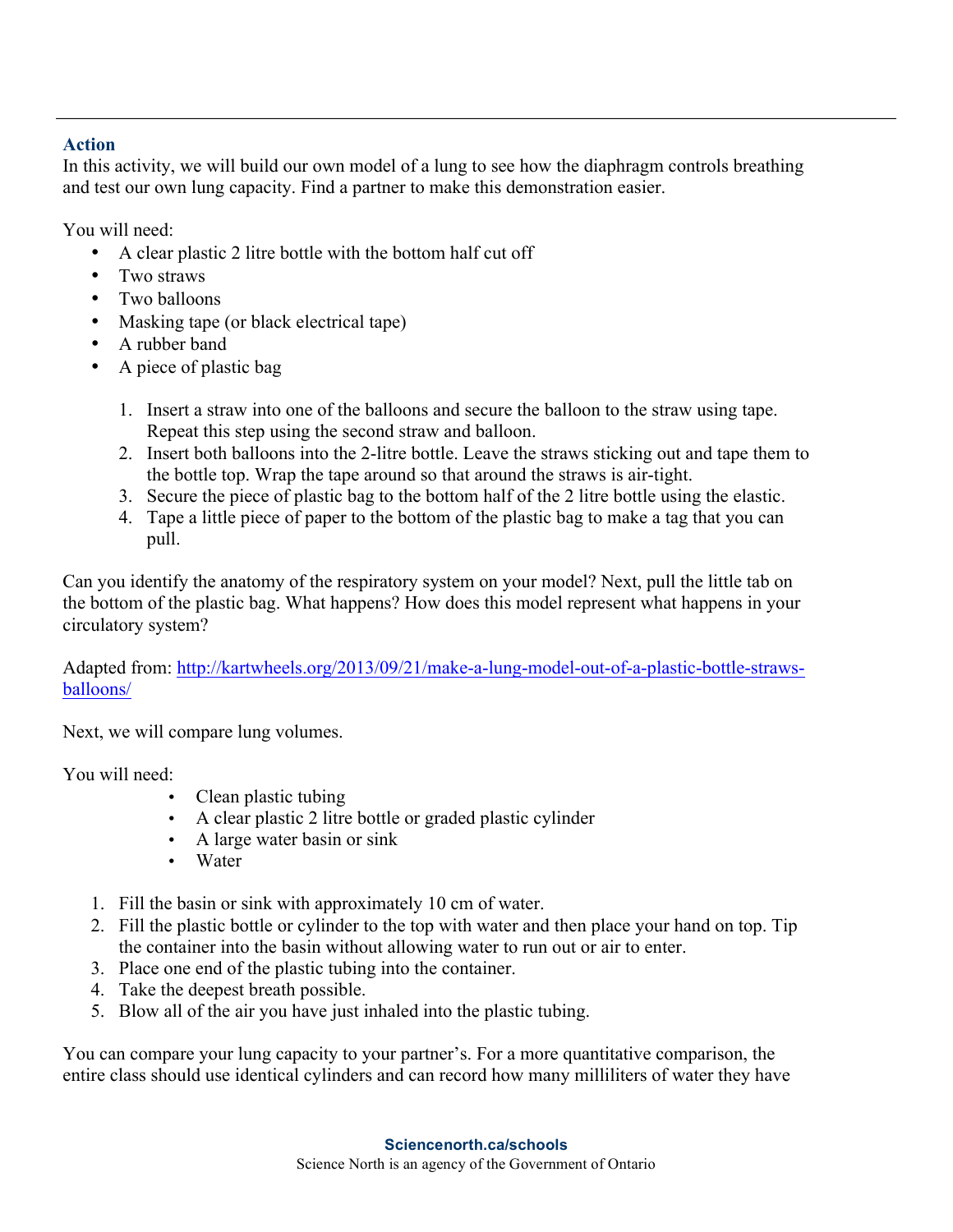displaced with their exhalation. You will want to wipe off the plastic tubing using an alcohol wipe between each person.

Who has a greater air capacity (or  $VO<sub>2</sub>$  max)? Does size seem to affect your air capacity? Who would have a greater air capacity: a smoker, a runner, or an opera singer?

Assessment for Learning:

The teacher can circulate while students are putting together their models of the lungs to ask students to identify the different parts of the respiratory system.

| Plastic bottle $=$ rib cage | $Balloons = lungs$        |
|-----------------------------|---------------------------|
| $Straws = bronchioles$      | Plastic bag $=$ diaphragm |

The teacher can also ask the students to explain how we inhale and exhale by expanding and contracting the diaphragm.

All students can then compare their lung capacities and discuss reasons why some students may have greater lung capacities than others. Musicians who play wind instruments, singers, and athletes may all have greater  $VO<sub>2</sub>$  Max.

# **Consolidation/Extension**

You may know of many diseases of the respiratory system. There is, of course, lung cancer, which is often caused by smoking, but there are other serious diseases such as asthma, bronchitis, chronic obstructive pulmonary disease (COPD), pneumonia, emphysema or cystic fibrosis.

What about a two-year old girl, born without a trachea? Or a child born missing a pulmonary valve, causing his airways to collapse? These are congenital defects that can be addressed by replacing or repairing missing parts. The first child received a windpipe built with her own stem cells, and a biomedical engineer created a splint to expand the second child's airways.

In medicine, 3D printing is now being used to make prosthetic limbs or models of a patient's body to use as a guide during surgery. Scientists are investigating ways to print replacement organs and tissues using living cells.

Please watch this video by CNN about 3D Printing of organs to see how science and technology can help.

> CNN: 3-D Printer Produces Organs Dr. Anthony Atala https://www.youtube.com/watch?v=N5xQB7Rgd98&feature=youtu.be Posted July 10, 2011. Retrieved, January 1, 2016

Read the article "Lungs on a chip, 3-D printed hearts: The shape of medicine to come" learn more about research into printing organs.